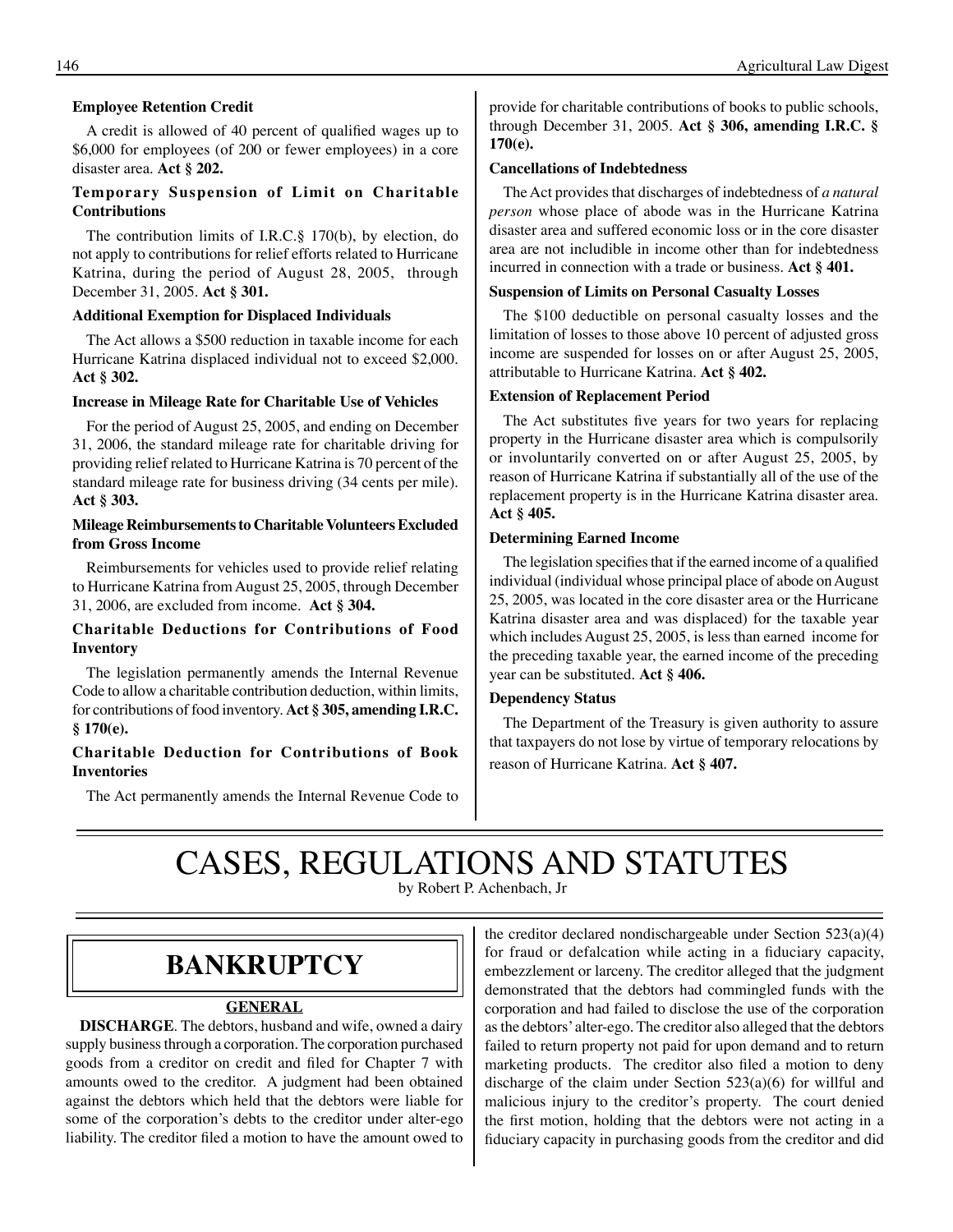not commit any embezzlement or larceny in the purchase of the goods themselves or through the corporation. The court also denied the second motion, holding that no conversion of the creditor's property occurred and that the transaction involved only the sale of goods without payment, an action which did not prohibit discharge of the debt. *In re* **Hoyt, 326 B.R. 13 (Bankr. W.D. N.y. 2005)**.

### **FEDERAL TAX**

**INTEREST ON TAXES**. The debtor had owned two corporations which had failed to pay federal employment taxes. The debtor was assessed these taxes as a responsible person for the corporations after the corporations were liquidated without paying the taxes. The IRS filed claims for the taxes, plus interest and penalties, in the debtor's bankruptcy case. The case continued for over 10 years and the IRS submitted a compromise which waived all pre-petition interest in exchange for full payment of the taxes. The compromise was agreed to by the debtor and the taxes were paid in full. The record did not indicate any conclusion to the bankruptcy case. The IRS then attempted to collect the post-petition interest on the taxes, arguing that the compromise agreement covered only the payment of interest by the bankruptcy estate, which was liable only for pre-petition interest, and not with the debtor personally. The debtor argued that the bankruptcy estate was liable for the post-petition interest as well under Section 726(a)(5) because the debtor was insolvent. The court held that Section 726(a)(5) did not relieve the debtor of liability for the tax interest; it only made the estate available to pay the interest if assets were available. The court also held that the compromise agreement was clear that the IRS agreed to waive only pre-petition interest claims against the estate and did not make any provision for post-petition interest. Because the post-petition interest was not paid from the estate and the agreement did not waive the debtor's personal liability for the interest, the debtor remained liable for the interest, which was nondischargeable in bankruptcy. *In re* **Tashjian, 325 B.R. 56 (D. Mass. 2005)**.

### **CONTRACTS**

**DAMAGES.** The plaintiff contracted with the defendant to harvest the defendant's cotton. The plaintiff's usual practice was to harvest a third party's cotton first because it usually matured first; however, in one year the third party's cotton matured late and the plaintiff was delayed in getting to the defendant's crop. Instead of waiting, the defendant borrowed and leased harvesting equipment and was able to complete the harvest before the plaintiff was done with the third party's harvesting. Although the parties were in continual contact during the harvest, the plaintiff turned down other harvesting work before learning that the defendant would not need the plaintiff's services. The plaintiff sued for breach of contract. The plaintiff also sought damages in promissory estoppel because the plaintiff claimed that the plaintiff incurred repair expenses in reliance on the need to harvest the defendant's crop. The defendant argued that the plaintiff's failure to timely harvest the crop excused the defendant's performance

under the contract. In the alternative, the defendant argued that the costs of finding replacement harvesting equipment should be offset against any damages incurred by the plaintiff. In addition, the defendant argued that the plaintiff failed to mitigate any damages by failing to seek other harvesting work. The trial court held that the parties had not entered into a contract with an open-ended harvesting date, which would be unreasonable for harvesting a mature crop. The appellate court affirmed on this point, holding that where a contract was unclear as to time of performance, the contract would be interpreted as requiring performance in a reasonable time. For mature crops, a reasonable time would need to be within the time required to preserve the crop. Because the plaintiff failed to harvest the crop within a reasonable time, the defendant was free to seek alternate methods of harvesting the crop. The trial court, however, awarded lost profits to the plaintiff based on the defendant's failure to give notice that the defendant was harvesting the crop with borrowed equipment. The appellate court reversed on this point, holding that once the plaintiff failed to perform within a reasonable time, the defendant was not under any duty to give notice of the replacement harvest method. Both courts denied the plaintiff's claim in promissory estoppel for the cost of the repairs to the harvester equipment, citing evidence that the repairs were necessary in any case and were not made specifically to enable the plaintiff to harvest the defendant's crop. **Taylor v. George, 2005 Ark. App. LEXIS 568 (Ark. Ct. App. 2005)**.

### **ENVIRONMENTAL LAW**

**FIELD BuRNING**. The plaintiff was a grass seed grower in Washington where field burning wasillegal without a burn waiver granted by the state. In order to clear the field of stubble, the stubble must be cleared using a baler or by burning. The plaintiff's property included a substantial area which was too steep for use of a baler and the plaintiff applied for a waiver for the portion too steep for mechanical harvesting. The plaintiff had used the property for grass seed growing for over 10 years and had previously used only burning. The burn waiver was denied on the basis that burn waivers could be granted only for the first through fourth growing seasons, requiring a one year non-growing season before waivers could be granted again for the next four years. The plaintiff burned the field without a waiver and received a \$10,000 fine. The trial court upheld the state Department of Ecology's application of the five-year rotation period (four burn waiver years followed by one non-waiver year). The state argued that its interpretation of the no burning rule allowed it to determine the proper method of granting waivers and that the plaintiff could still obtain waivers by destroying the fields in the fifth year, restarting the waiver cycle. The plaintiff argued that the statute allowed waivers in all cases where no mechanical means of removing stubble was available. The plaintiff argued that destroying a crop every five years was not intended by the legislature. The court first noted that the statute focused on seeking alternative means of stubble removal before burning could be prohibited. The Department of Ecology established the mechanical residue management method as a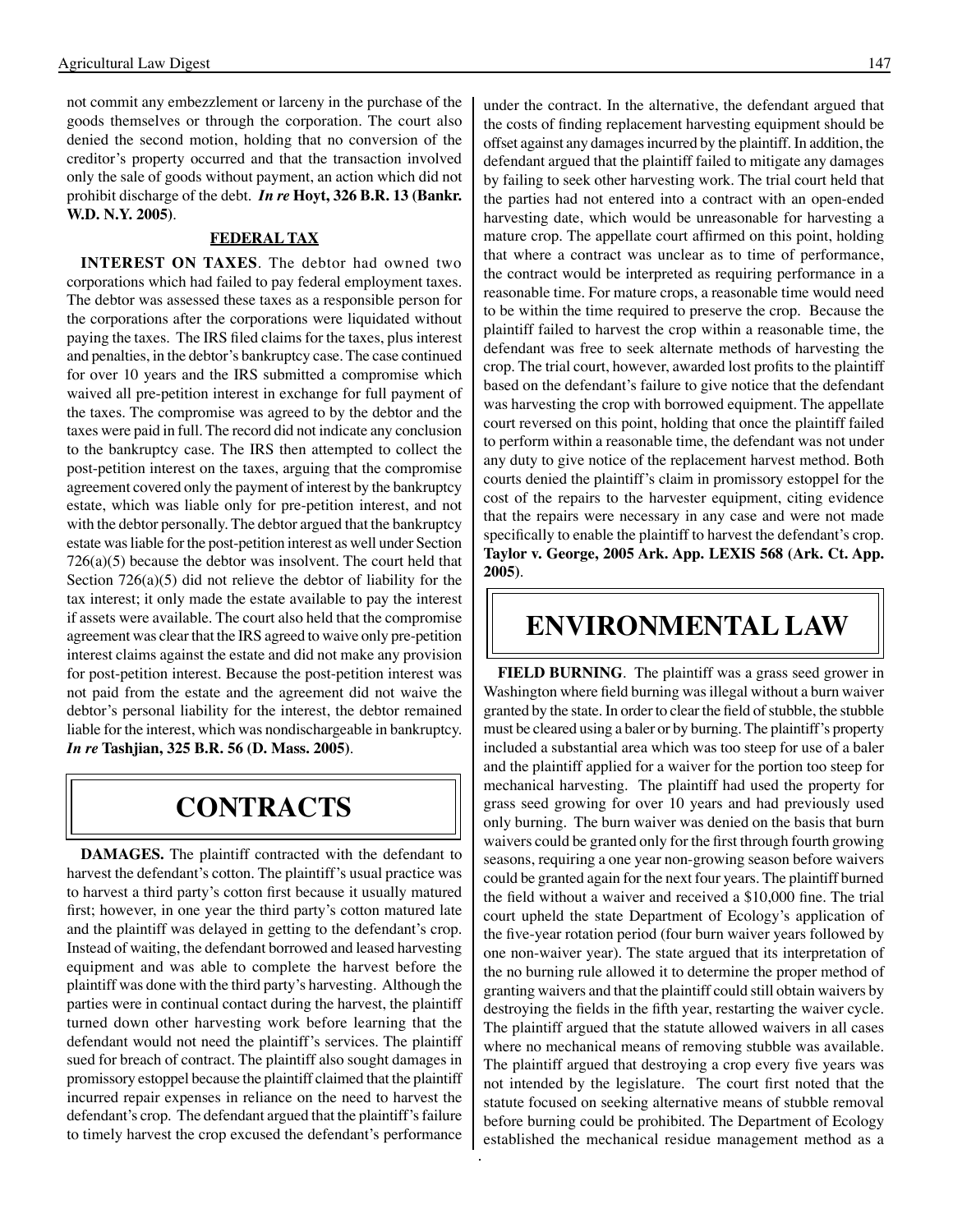substitute measure for burning and properly prohibited burning where the alternative was available. The court held, however, that the imposition of a fifth-year destruction of the crop was not part of the mechanical residue management method because it cause the destruction of the crop and not merely the removal of stubble, thus exceeding the department's authority under the statute. The court held that the waiver was improperly denied and reversed the imposition of the fine. **110 P.3d 823 (Wash. Ct. App. 2005)**.

## **FEDERAL AGRICuLTuRAL PROGRAMS**

**DISASTER PAYMENTS**. The 2004 Dairy Disaster Assistance Payment Program was established to provide up to \$10 million in assistance to dairy producers in counties declared disaster areas by the President due to hurricanes in 2004. The CCC has adopted as final regulationsimplementing the program. **70 Fed. Reg. 56113 (Sept. 26, 2005)**.

**GuARANTEED LOANS**. The FSA has adopted as final regulations amending its regulations governing loans made under the guaranteed farm loan program to specifically allow lenders to use the loans as security for loans to the lenders, remove certain documentation and designation requirements for lenders, and modify security restrictions as to refinancing and junior liens. **70 Fed. Reg. 56105 (Sept. 26, 2005)**.

**POuLTRy INSPECTION**. The FSIS has issued a reminder that all poultry slaughter establishments that, under the Poultry Products Inspection Act (PPIA) and regulations, live poultry must be handled in a manner that is consistent with good commercial practices, which means they should be treated humanely.Although there is no specific federal humane handling and slaughter statute for poultry, under the PPIA, poultry products are more likely to be adulterated if, among other circumstances, they are produced from birds that have not been treated humanely, because such birds are more likely to be bruised or to die other than by slaughter. **70 Fed. Reg. 56624 (Sept. 28, 2005)**.

## **FEDERAL ESTATE AND GIFT TAXATION**

**ESTATE PROPERTy**. The decedent had established a series of trusts as remainder beneficiaries of the the decedent's IRA. The decedent died before the IRA began distributions. Each beneficiary's interest in the trust terminated upon the death of the beneficiary. If a beneficiary becomes a trustee of the beneficiary's trust, the beneficiary did not have a power of appointment over the trust corpus. If the beneficiary did not become a trustee, the beneficiary had only a limited power of appointment over the trust corpus. The IRS ruled that the trust corpus would not be included in a beneficiary's estate (1) under I.R.C. § 2033 because the interest terminated at the beneficiary's death or (2) under I.R.C. § 2041 because the beneficiary did not have a general power of appointment over trust corpus. **Ltr. Rul. 200537044, March 29, 2005**.

**INCOME IN RESPECT OF DECEDENT**. The decedent owned a non-qualified annuity contract under which no payments had been made to the decedent. The estate surrendered the contract for an amount greater than the date of death value, with most of the value increase resulting from post-death accrued interest. The proceeds of the annuity were distributed among several charitable organizations named in the decedent's will asresidual beneficiaries. The IRS ruled that the excess of the proceeds of the annuity over the date of death value was income in respect of decedent and included in the estate's taxable income, with a charitable deduction allowed for the distribution of the same amount to the charities. **Ltr. Rul. 200537019, May 25, 2005**.

**RETuRNS**. A decedent's estate filed its income tax return based on an fiscal year which did not end on the last day of a month. The IRS ruled that the estate had to file an amended return using a fiscal year which did end on the last day of a month. **Ltr. Rul. 200537019, May 25, 2005**.

VALUATION. The decedent's estate included 2,095 acres of rural land, including timberland, open fields and former rice fields. The estate's appraisals of the property were based on the highest and best use of the property as mixed agriculture, including limited timber harvesting, animal farming, and recreation such as hunting. The estate appraisal discounted the value of the timber because the removal of much of the less marketable timber would detract from the value of the surrounding land without providing substantial income. The IRS appraisal generally agreed as to the best and highest use, but focused more on the valuation of the property as a timber harvesting business; thus, the IRS appraisal gave full value to all the marketable timber. The court rejected the IRS description of the best use of the land because the area surrounding the decedent's land was valued as primarily recreational land, with only minimal timber harvesting. In addition, the comparable properties in the area supported the characterization of the decedent's property because they had very similar uses. **Estate of Kolczynski v. Comm'r, T.C. Memo. 2005-217**.

## **FEDERAL INCOME TAXATION**

**BAD DEBT**. The taxpayer corporation had transferred funds to a limited liability company owned by the corporation's officers. The corporation claimed a bad deduction for the transferred funds when the LLC failed. The court held that no debt existed because the transfer was not formalized with a promissory note, no maturity date was fixed, no interest was charged, no collateral was given and no repayments were demanded or made. In addition, the court held that the amounts transferred were transferred by the officers as individuals, even though the funds came from the corporation's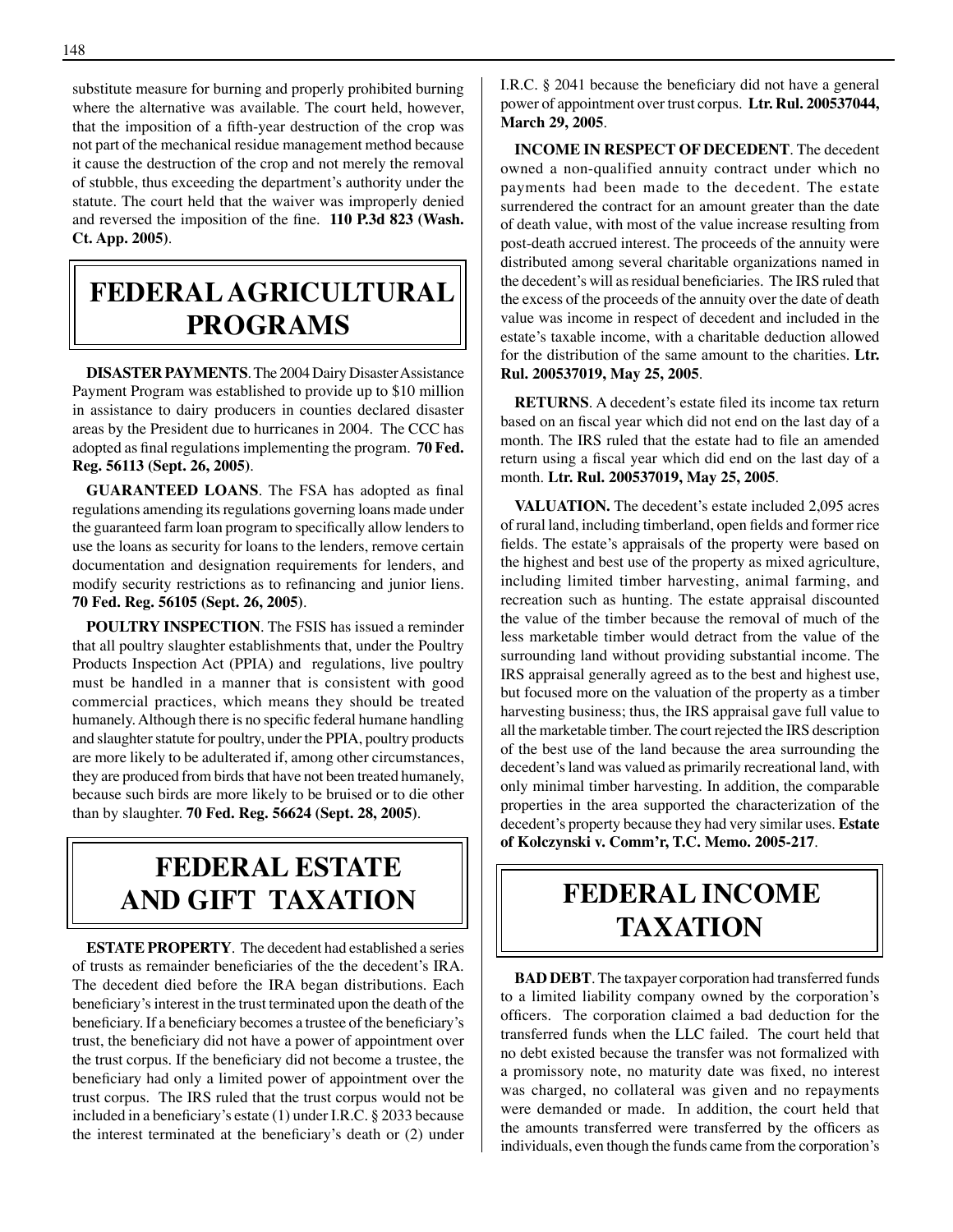accounts; therefore, even if a debt existed, the corporation was not the lender. Under a similar reason, the corporation could not claim a loss deduction for the transferred funds because the corporation did not receive an equity interest in the LLC, because the officers received the interests in the LLC. **Hubert Enterprises, Inc. v. Comm'r, 125 T.C. No. 6 (2005)**.

**CHARITABLE CONTRIBuTIONS**. The taxpayers formed a limited liability company which purchased real property on which was situated a retreat used for religious instruction. The purchase price was \$75,000. The retreat was operated by a separate charitable organization under a one dollar monthly lease from the LLC. The operating organization performed maintenance on the property but made no structural improvements or additions to the property. About 17 months after the purchase, the LLC donated the property to the operating organization and claimed a charitable deduction of \$475,000 based on an appraisal of the property. The IRS challenged the deduction on the basis that the fair market value of the property was only \$76,200 at the time of the donation. The court upheld the IRS valuation, giving the strongest weight to the original sale of the property to the LLC because the sale was between a willing seller and willing buyer. The court noted that no substantial change was made to the property between the purchase and donation and that the LLC's appraisal was not credible because the appraiser was not independent, the comparable property sales used by the appraiser were not similar rural property, and the appraisal did not account for the purchase price paid by the LLC. The court also noted that the county assessor valued the property at \$70,000 for property tax purposes. **Wortmann v. Comm'r, T.C. Memo. 2005-227**.

**COuRT AWARDS AND SETTLEMENTS**. The taxpayer had filed a contract damage claim against a former business associate. The lawsuit petition did not allege any claim for defamation, libel, intentional infliction of emotional distress or damage to personal reputation, although the taxpayer had made such claims in a letter published to the public. The parties reached a settlement and the taxpayer excluded the settlement proceeds, arguing that the payment was made to settle the personal injury claims. Although the court acknowledged that settlement proceeds for intentional infliction of emotional distress were excludible from income, the court held that the proceeds were received only for settlement of the contract claims; therefore, the proceeds were included in the taxpayer's taxable income. **Bradley v. Comm'r, T.C. Memo. 2005- 223**.

### **CORPORATIONS**

STOCK OPTIONS. The taxpayer was an employee of a corporation and received grants of options to purchase stock in the corporation as part of the taxpayer's compensation. The taxpayer borrowed money which was used to exercise the option to purchase the stock for about 5 percent of the stock fair market value. the stock was used as collateral for the loan. Although the stock was subject to sale restrictions, the stock entitled the taxpayer to dividends and voting rights.

The taxpayer argued that, because a loan was used to obtain the stock, the taxpayer did not realize wage income from the option until substantial payments were made on the loan. The court held that the exercise of the option was sufficient to realize the income from the difference in the amount paid and the fair market value of the stock because the taxpayer received full rights in the stock and paid the corporation for the stock. The taxpayer also argued that the resale restrictions also delayed the recognition of income from the exercise of the option. The court held that, although the resale of the stock was limited, the taxpayer would not lose the stock if a sale was attempted. The court found that no other substantial risk of forfeiture existed; therefore, the taxpayer obtained full ownership of the stock upon exercise of the option and the taxpayer's income included the difference between the amount paid and the fair market value of the stock. **Hilen v. Comm'r, T.C. Memo. 2005-226**.

**DISCHARGE OF INDEBTEDNESS**. The taxpayer had a credit card account and had written to the credit card company to verify the balance on the account. The taxpayer then made a cash withdrawal on that account and made several minimal payments on the account. The taxpayer and credit card company disputed several late charges and the interest rate over several months. The credit card company eventually offered a substantially reduced amount to settle the account, which the taxpayer paid. The credit card company issued a Form 1099-C and listed the reduction amount, over \$19,000, as discharge of indebtedness income to the taxpayer. The credit card company based the amount on the balance shown on their records as of the settlement date less the settlement amount paid by the taxpayer. The taxpayer argued that the account reduction was not discharge of indebtedness but a determination of the true balance of the account reached by negotiation of a disputed claim. The court held that the taxpayer had discharge of indebtedness income in the amount of the verified balance plus the cash withdrawal less the amount of monthly payments made and the final settlement amount. The appellate court affirmed in a decision designated as not for publication. **Earnshaw v. Comm'r, 2005-2 u.S. Tax Cas. (CCH) ¶ 50,566 (10th Cir. 2005),** *aff'g***, T.C. Memo. 2002-191.** 

**DISASTER LOSSES.** On September 14, 2005, the president determined that certain areas in North Carolina are eligible for assistance from the government under the Disaster Relief and Emergency Assistance Act (42 U.S.C. § 5121) as a result of Hurricane Ophelia, which began on September 11, 2005. **FEMA-3261-EM**. On September 21, 2005, the president determined that all counties in Texas are eligible for assistance from the government under the Act as a result of Hurricane Rita, which began on September 20, 2005. **FEMA-3261-EM**. Taxpayers who sustained losses attributable to the disaster may deduct the losses on their 2004 returns.

The President has declared that all areas in Michigan, District of Columbia, Washington, Oregon, New Mexico, Illinois, Kentucky, Missouri, South Carolina, South Dakota, Pennsylvania, Kansas, Alabama, Indiana, Iowa, Virginia, Arizona, Minnesota, Nevada, Idaho, Nebraska, Connecticut, North Dakota, California, Wisconsin, Ohio, Maryland, Massachusetts, Montana, Rhode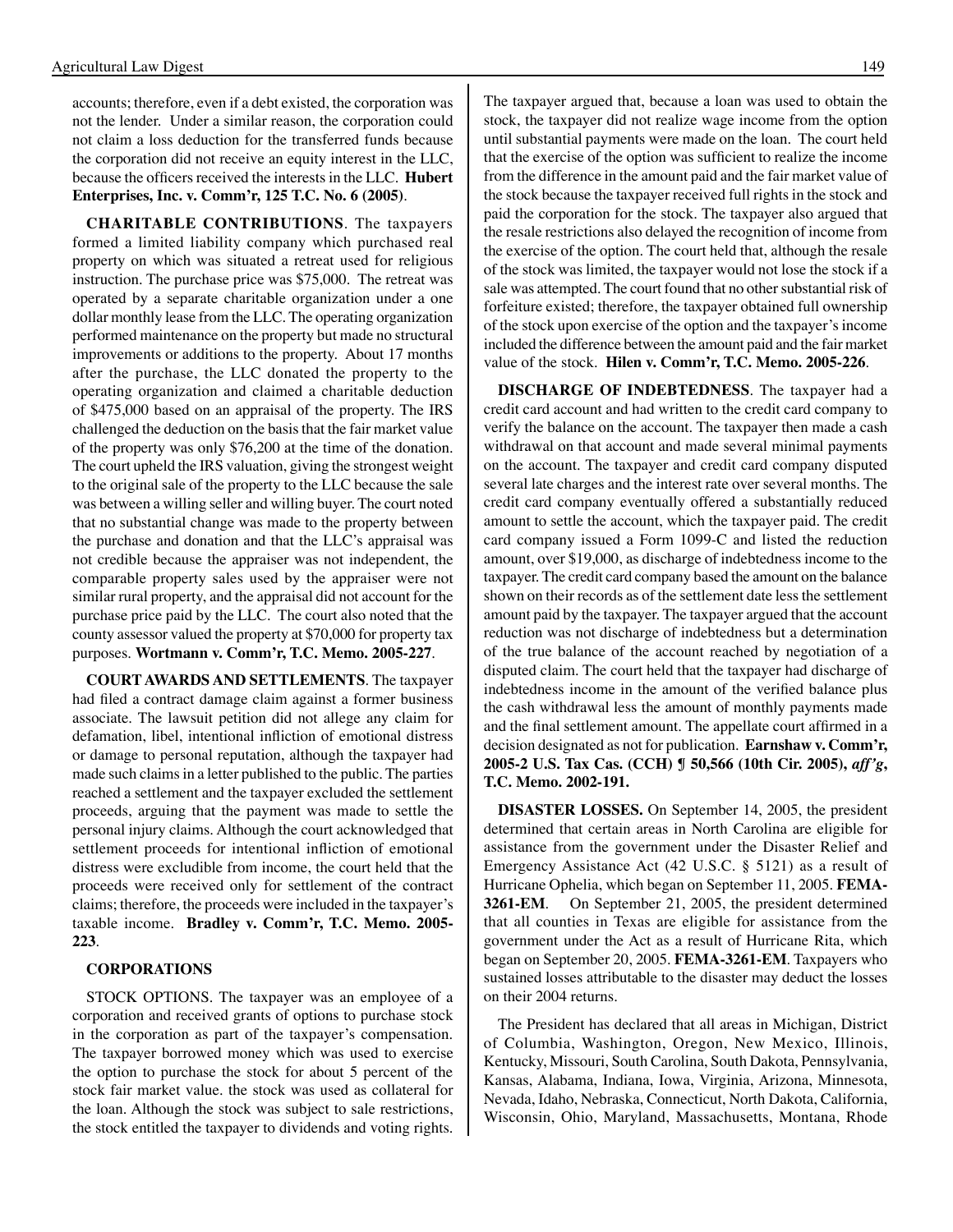Island, Maine, New Jersey and New Hampshire were eligible for assistance under the Disaster Relief and Emergency Assistance Act (42 U.S.C. § 5121) as a result of the influx of refugees from Hurricane Katrina beginning on August 29, 2005. **FEMA-3225- EM through 3258-EM**.

**EMPLOyEE BENEFITS**. The IRS has released the applicable terminal charge and the Standard Industry Fare Level (SIFL) mileage rates for determining the value of noncommercial flights on employer-provided aircraft in effect for July 1, 2005 through December 31, 2005 for purposes of the taxation of fringe benefits. The terminal charge is \$35.51 and the SIFL rates are: \$.1926 per mile for the first 500 miles; \$.1468 per mile 501 through 1,500 miles; and \$.1412 per mile over 1,500 miles. **Rev. Rul. 2005-61, I.R.B. 2005-38**.

### **PARTNERSHIPS**

CONVERSION TO LIMITED PARTNERSHIP. A general partnership converted to a limited partnership with each partner's share in the partnership's profits, losses, debt and capital remaining the same. The partnership business operation did not change. The IRS stated that, under *Rev. Rul. 84-52, 1984-1 C.B. 157*, the general partnership is not terminated because the business of the general partnership continued after the conversion. Under *Rev. Rul. 84-52,* (1) if the partners'shares of partnership's liabilities do not change, there will be no change in the adjusted basis of any partner's interest in the partnership; (2) if there is a change in the partners'shares of partnership liabilities, and such change causes a deemed contribution of money to the partnership by a partner under I.R.C.  $\S$  752(a), then the adjusted basis of that partner's interest shall, under I.R.C. § 722, be increased by the amount of such deemed contribution; (3) if the change in the partners' shares of the partnership's liabilities causes a deemed distribution of money by the partnership to a partner under I.R.C. § 752(b), then the basis of that partner's interest shall, under I.R.C. § 733, be reduced (but not below zero) by the amount of such deemed distribution, and gain will be recognized by that partner under I.R.C. § 731 to the extent that deemed distribution exceeds the adjusted basis of that partner's interest in the partnership and (4) under I.R.C. § 1223(1), there will be no change in the holding period of any partner's total interest in the partnership. **Ltr. Rul. 200538005, June 14, 2005**.

**RETuRNS**. The IRS has published a summary of the tax filing relief for hurricane Katrina victims previously announced in news releases. **Notice 2005-73, I.R.B. 2005-42**.

The IRS has announced that taxpayers affected by Hurricane Katrina now have until February 28, 2006, to file tax returns and pay any taxes due. This deadline follows legislation (Katrina Emergency Tax Relief Act of 2005). For taxpayers located in areas hardest hit by Katrina, the tax relief will be automatic, and taxpayers will not need to do anything to get the extensions and other relief available. In areas where the Federal Emergency Management Agency has determined damage is more isolated, people will need to identify themselves to the IRS as hurricane victims. Taxpayers who believe they are entitled to relief should write "Hurricane Katrina" in red ink at the top of their returns and documents. **IR-2005-12**.

The IRS has announced similar filing and payment deadline relief for victims of Hurricane Rita. This relief, similar to that granted victims of Hurricane Katrina, is automatic for taxpayers in counties designated by the Federal Emergency Management Agency (FEMA) as "individual assistance areas;" however, taxpayers in areas determined to be "public assistance areas" will need to identify themselves to the IRS as hurricane victims. These individuals should write "Hurricane Rita" in red ink at the top of any forms or documents filed with the IRS. Nine counties in Texas and five parishes in Louisiana have been determined to be individual assistance areas. The counties are: Chambers, Galveston, Hardin, Jasper, Jefferson, Liberty, Newton, Orange and Tyler. The parishes are: Beauregard, Cameron, Calcasieu, Jefferson Davis and Vermilion. See *Treas. Reg. § 301.7508-*  $1(d)(1)$  for definition of affected taxpayers. Extensions to file and pay do not apply to information returns in the W-2, 1098, 1099 or 5498 series, to Form 1042-S, Foreign Person's U.S. Source Income Subject to Withholding, or Form 8027, Employer's Annual Information Return of Tip Income and Allocated Tips, or to employment and excise tax deposits. However, penalties for failure to timely file information returns can be waived under existing procedures for reasonable cause. The IRS has established a disaster hotline at 1-866-562-5227. **IR-2005- 110**.

The IRS has published a revised Form 706, United States Estate (and Generation-Skipping Transfer) Tax Return which is to be used for decedents dying after December 31, 2004 and before January 1, 2006.

### **S CORPORATIONS**

SHAREHOLDER BASIS. The taxpayer was the sole owner of several S corporations which were used in the taxpayer's real estate development business. One of the S corporations sustained a net loss in 1996 but the taxpayer could not deduct the losses because the taxpayer's basis in the corporation was zero. In the following tax year the taxpayer personally borrowed funds from a bank and provided funds in two other S corporation accounts as security for the personal loan. The loan proceeds were transferred to the bank account for the net loss S corporation. The taxpayer then caused the net loss corporation to transfer the funds to the other S corporations' bank accounts used for security for the loan. In turn, these two corporations transferred the funds to the taxpayer, resulting in no net gain to the taxpayer or any of the corporations. The court held that the contribution to the net loss corporation did not increase the taxpayer's basis in the corporation because the contribution did not involve any actual economic outlay by the taxpayer. Therefore, the taxpayer was not allowed a loss deduction for the pass-through of losses from the net loss corporation. **Kaplan v. Comm'r, T.C. Memo. 2005-218**.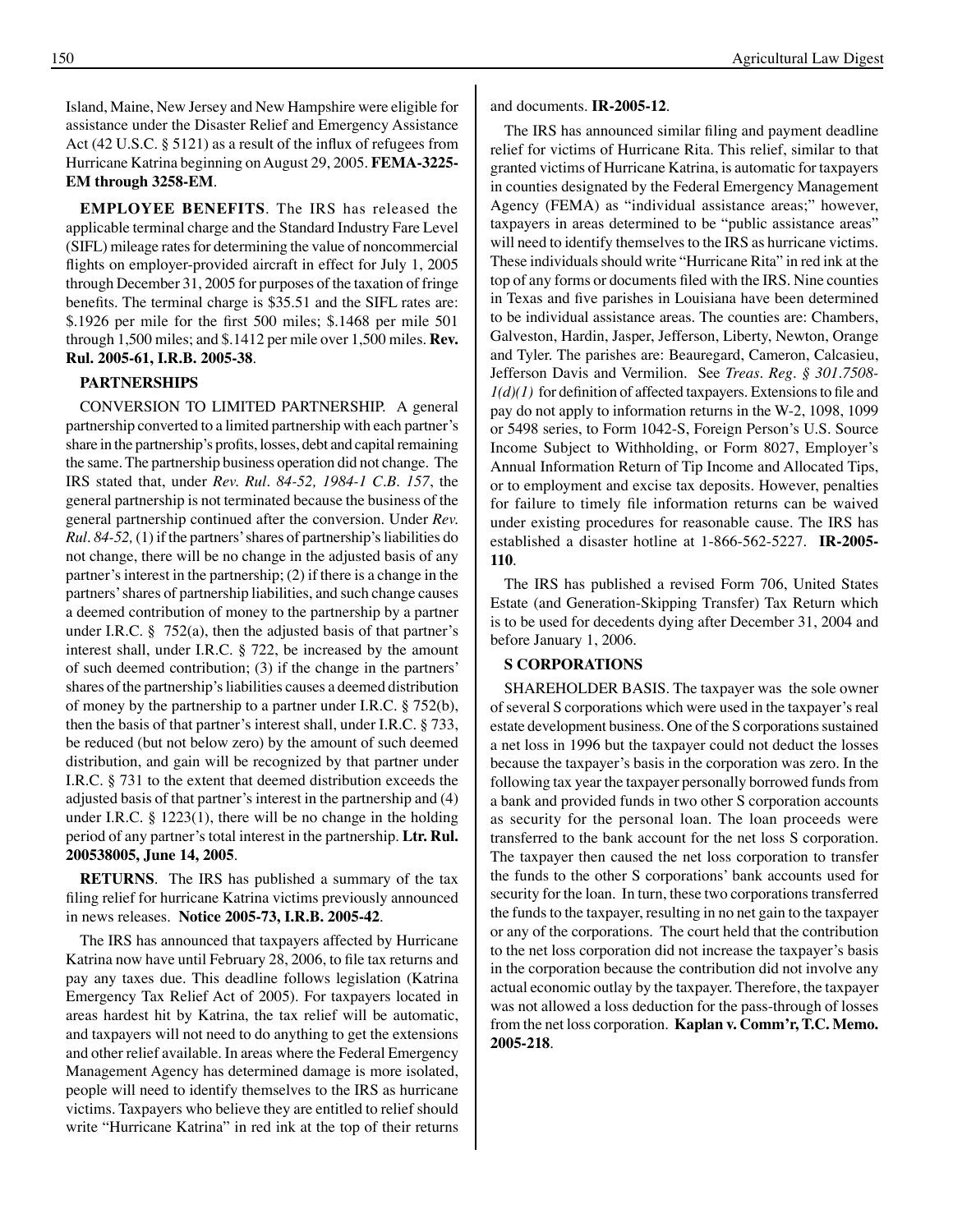### **NEGLIGENCE**

**WEED SPRAyING**. The plaintiffs' property was subject to a right-of-way granted to the defendant electric utility company which included 15 feet on either side of electrical transmission lines. The right-of-way granted the utility the right to clear vegetation around the transmission lines. The utility company hired the defendant spraying company to hand spray the rightof-way with herbicide. The plaintiffs claimed that the spraying was done in such a way as to cause spray drift on to the plaintiffs' peach orchard trees and other ornamental vegetation on the plaintiffs' property next to the right-of-way, killing all of these plants. The plaintiffs claimed that the peach trees were 10 years old and had 5 to ten years of production left. The evidence at trial included the testimony of the district supervisor in the Office of Agriculture Environmental Sciences, Louisiana Department of Agriculture and Forestry who was an expert in crop damage and who had personal knowledge of a history of complaints filed by the plaintiffs. The supervisor testified that the plaintiffs'had filed numerous complaints about damage to their trees from various sources but testified that the peach trees were much older than claimed by the plaintiffs and had been in a steady state of decline for several years. The supervisor even testified that one complaint was filed the day before the spraying occurred. The supervisor also acknowledged that the supervisor's inspection of the property occurred more than eight months after the spraying and the effects on the plants could not be attributed directly to the spraying. The court upheld the trial court's dismissal of the action, holding that the plaintiffs failed to provide sufficient evidence that the right-ofway spraying was the specific cause of the damage to the peach orchard and other plants. **Kovac v. Spraymax, Inc., 2005 La. App. LEXIS 2066 (La. Ct. App. 2005)**.

### **PRODuCT LIABILITy**

**CORN PICKER**. The plaintiff was injured when the plaintiff attempted to clean the "husking rollers" on a used corn picker purchased by a neighbor from the defendant equipment dealer and manufactured by another defendant. The injury occurred while the plaintiff was attempting to use a corn stalk to free stuck corn cobs from the husking rollers while the machine was in operation. The plaintiff was operating the machinery to harvest the neighbor's corn and had operated a corn picker one prior occasion almost 20 years ago. The trial court granted summary judgment to the defendants on the basis that the plaintiff had assumed the risk of cleaning the husking machine while it was in operation. On appeal, the court held that the evidence was inconclusive to support summary judgment for the defendant in that an issue of fact remained as to whether the plaintiff assumed all risks inherent in operating a corn picker, including the cleaning method used here. The appellate court held that, in order to support summary judgment, the evidence must show that the plaintiff assumed the

risk of the specific danger resulting from the cleaning method chosen. The court also noted that the plaintiff had little experience with corn pickers and had been operating this corn picker for only 20 minutes before the accident happened. There was no discussion of the plaintiff's causes of action. **Hadar v. Avco Corp., 2005 Pa Super LEXIS 3450 (Penn. Super. Ct. 2005)**.

## **WATER RIGHTS**

**SEVERANCE**. The plaintiff purchased rural undeveloped land from the defendants and planned to develop the land for residential use. The defendants had acquired the property as an irrigated farm but decided to develop the water wells to provide water to a nearby growing municipal area. The defendants had applied to the state engineer for permits to separate the water rights from the land as part of the process of changing from irrigation to water utility; however, all of the paperwork was not completed at the time the land was sold to the plaintiff. In the land sale contract, the defendants did not reserve any water rights and the plaintiff sought to recover any water rights not fully severed by the defendants in the changeover process. The court held that the state engineer's permit to allow the change in water use and the defendants' actions to construct the water utility system created a rebuttable presumption that the water rights were severed from the land before the sale. The court held that the plaintiff had failed to provide any evidence of any retained water rights by the defendants at the time of the sale; therefore, no water rights remained to be conveyed with the land. **Turner v. Bassett, 111 P.3d 701 (N.M. 2005)**.

### **ZONING**

**DOWN ZONING**. The plaintiffs owned several parcels of rural land just outside a densely populated city. The plaintiffs' land was originally zoned to allow residential development of two houses per acre, with exceptions for cluster developments which had open areas set aside for parks. The defendant township passed an amended zoning ordinance which decreased the development density to one residence per six acres, again with exceptions for cluster developments. The defendant township argued that the zoning change was required to (1) protect natural resources; (2) maintain needed farmland; (3) preserve the rural character of the area; (4) preserve open space; and (5) respect the carrying capacity of the land. The court found no evidence that the zoning amendment furthered any of these purposes given the proximity of the land to the highly developed city and development of other areas near the plaintiffs' land. Therefore, the court held that the zoning ordinance amendment was invalid and ordered reinstatement of the previous zoning requirements. **Bailes v. Township of East Brunswick, 2005 N.J. Super. LEXIS 282 (N.J. Super. 2005)**.